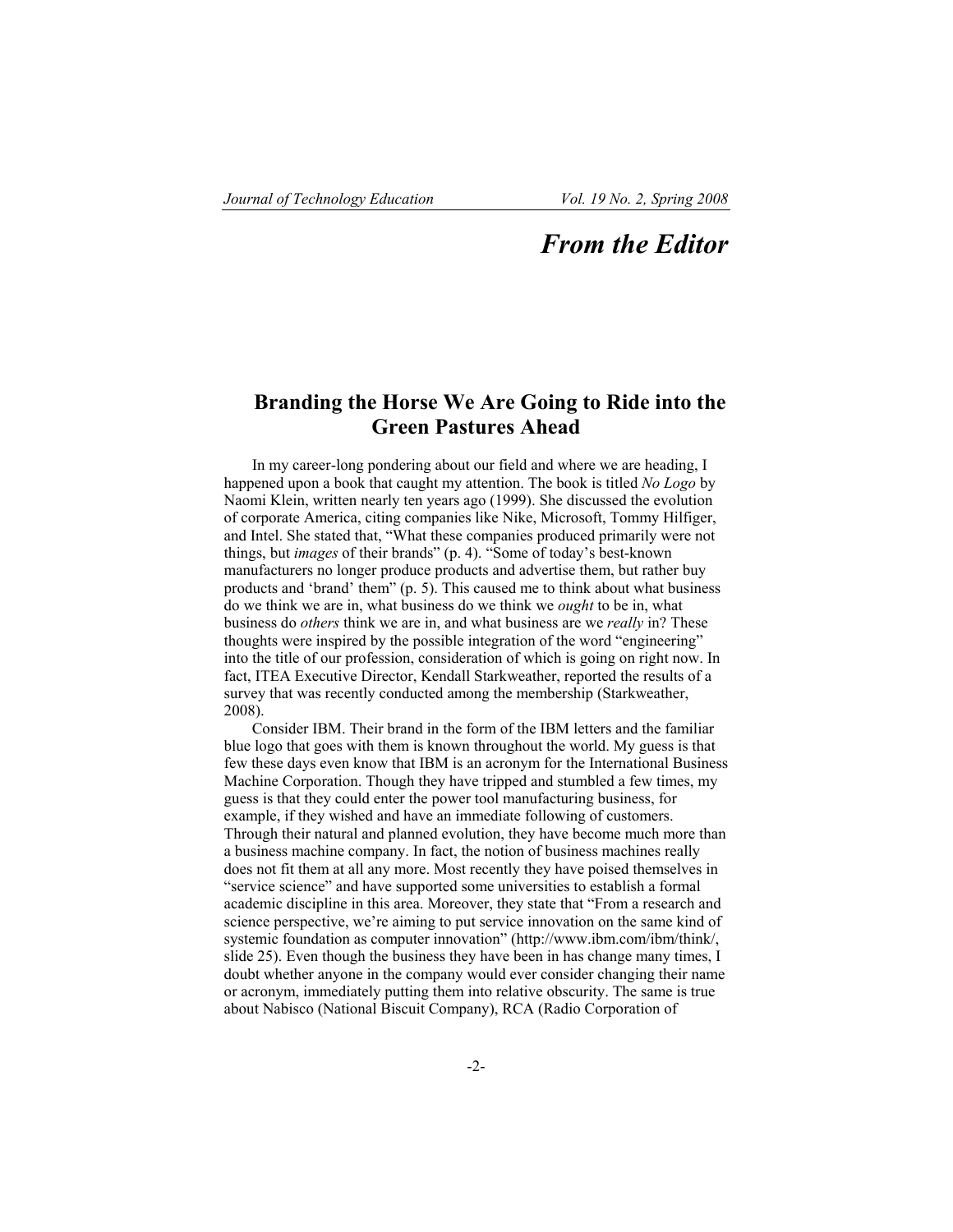America), and many others. In fact, RCA uses the slogan "Technology Unleashed" in order to promote the company as an innovator, but also to connect to their past, successful heritage in which virtually all advertising included a graphic of the dog, Nipper. In the advertisements, Nipper is curiously looking into the amplifying horn of the gramophone, puzzled by the sound "Of His Master's Voice," Thomas Edison, its inventor, emanating from it (http://home.rca.com/en-us/PressReleaseLanding.html). ITEA has a slogan as well: "Teaching Excellence in Technology, Innovation, Design and Engineering" along with the acronym TIDE. As with RCA's, it can change over time while preserving the fundamental identity of the organization and profession it serves.

My thoughts about our profession then changed from IBM blue to green. Recently, I visited the National Building Museum in Washington, DC. I was particularly amazed at the number of books about "going green" on display in the bookstore in the museum, ranging from "Green for Dummies" to complex books on green construction. As I have gotten older, I have become increasingly more interested in ecology and the environment – and green. Perhaps it is an attempt at reconciling some irresponsible behavior in my early years or maybe it is simply due to the maturity that comes with my advancing years. In any case, Earth Day this year took on a lot more seriousness than it had when I supervised my junior high students on a clean-up-the-environment field trip on the first Earth Day during my third year of teaching in 1970. Now my mindset is that we should not be "going green" but rather we should be "going back to green" – a place we should never have left in the first place. I felt particularly proud when the first "green building" on the Millersville University campus opened this year as the new home to the School of Education.

While in Washington, I read a newspaper article about the bottled water phenomenon that led me to an article written by Ramon Cruz, Senior Policy Analyst for Living Cities at the Environmental Defense Fund. We are paying \$15 billion dollars a year for bottled water. More than one-fourth of this water is simply filtered tap water. In fact, the majority of tap water is just as pure as bottled water and sometimes even purer. Cruz cites the Pacific Institute analysis indicating that it required 17 million barrels of crude oil to produce the bottles for the water we consumed in 2006, enough oil to fuel over one million vehicles for a year. The manufacture of these bottles also produced 2.5 million tons of carbon dioxide and required three times the amount of water that eventually ended up in the bottles for sale to the consumer. Cruz also cites data that show that we recycle less than 20% of the 28 billion single-serving water bottles that we use each year. Then there are the non-renewable resources that are used to transport the bottled water from producer to consumer. I can only dream about what we could do with the \$15 billion water money if it was transferred to our profession. I also think about the marketing implications to our field of the \$1.59 per 20 ounce bottle of filtered water compared to the same price charged for 20 ounces of a name brand soda, along with the complexity of metering and mixing the seven ingredients of which the soda consists.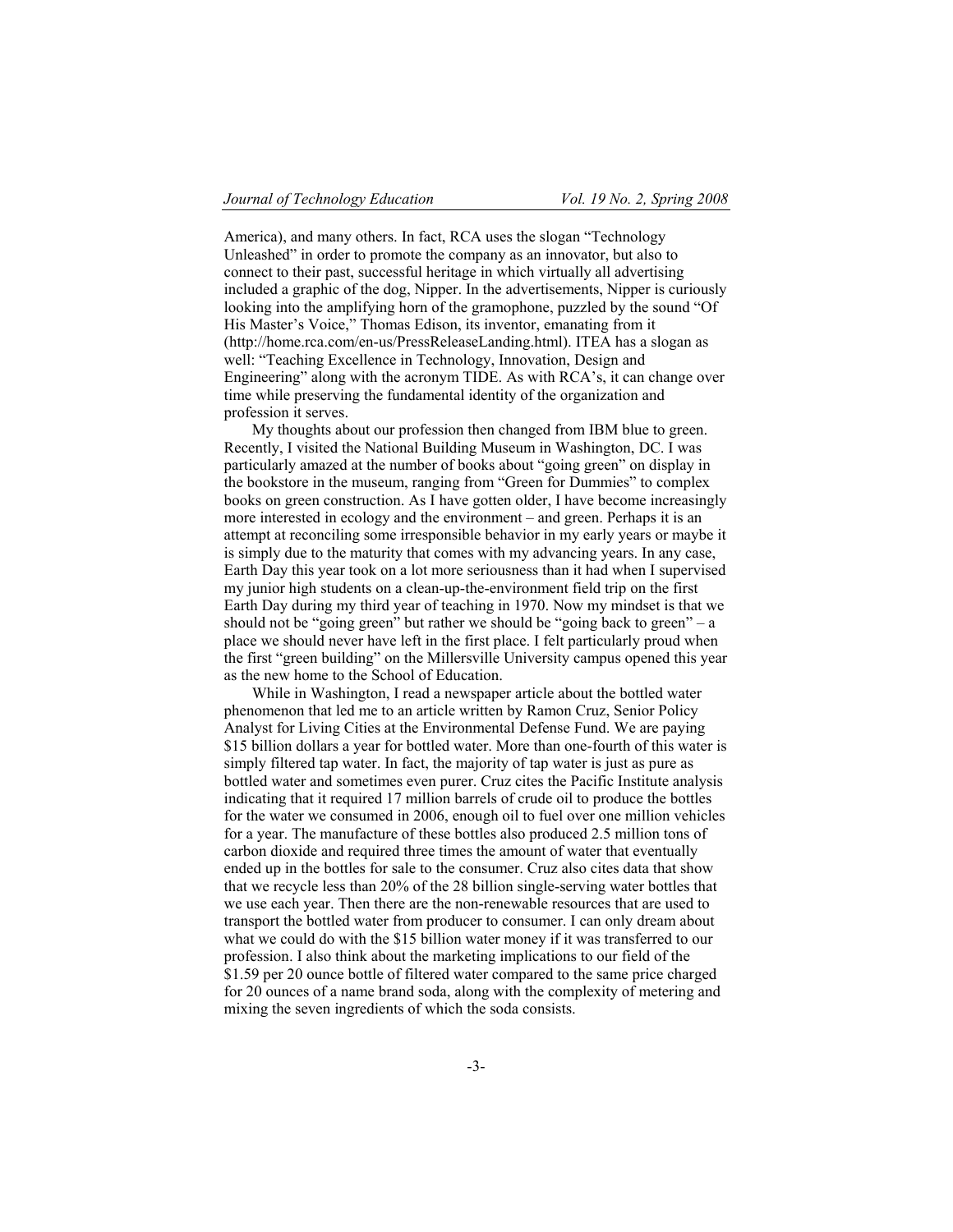So what is our role in all this? First, in teaching our students about materials and processes we are uniquely poised to provide first hand experiences to them in how bottles are manufactured, including actual experiences with blow molding in at least some of our programs. There are highly engaging problem solving experiences we can provide to our students by challenging them to quantify the waste that is generated in our labs, how it can be reduced, recycled, and/or put to alternative use. As is so often true, we can provide learning experiences to our students, connecting knowledge and emotions in a real world setting, unlike any other program in the school. Second, technology education can be the leader within the school and within the community in developing a responsibility for environmental stewardship and changing attitudes. There is a considerable measure of logic in teaching students about the natural world (science) via the human-made world (technology), rather than the other way around.

Can "green" be our brand? Not likely, but clearly we have some significant responsibilities. Moreover, the unique challenges in which we can engage our students have some potential to get us in the minds of some influential people. On the other hand, everyone seems to be going green. In fact, going green has entered the forefront of business competition, with companies vying with each other to become the "greenest." Murawski (2008) mentions the increasing tendency of companies to engage in "greenwashing," making exaggerated claims about how green they are. No doubt this phenomenon will lead to government intervention to set standards on what green means, just as in the past with organic foods, gasoline mileage claims, and how much actual fruit juice must be in a product before it can be labeled as "fruit juice." As I remember the news commentator Paul Harvey say over and over, "You cannot have self governance without self discipline."

Should engineering be part of our brand? Already, what used to be the Technology Education Division of the Association for Career and Technical Education is now the Engineering and Technology Education Division (though the acronym uses a lower case *e:* "eTED"). The National Association of Industrial Technology is considering a name change and it is quite likely that it will contain the word engineering. So, just as companies are clamoring to become identified as being green, do we have a choice considering that our "colleague" organizations appear to be including engineering in their titles? On the other hand, have we changed names and brands over the years to create a more positive, marketable image to all those who we serve or have an influence on us? Or have we really engaged in our renaming and re-branding solely to serve ourselves, who are already in the profession?

There is some irony in this, at least at a personal level. In the 1980s, while I was a faculty member at Virginia Tech, we wished to change the titles of several of our courses in our technology teacher education program, using the word "technology." The faculty in engineering made it clear that technology was their domain, but compromised as long as "teaching" was part of the course titles. So, we ended up with courses such as "Teaching Manufacturing Technology" and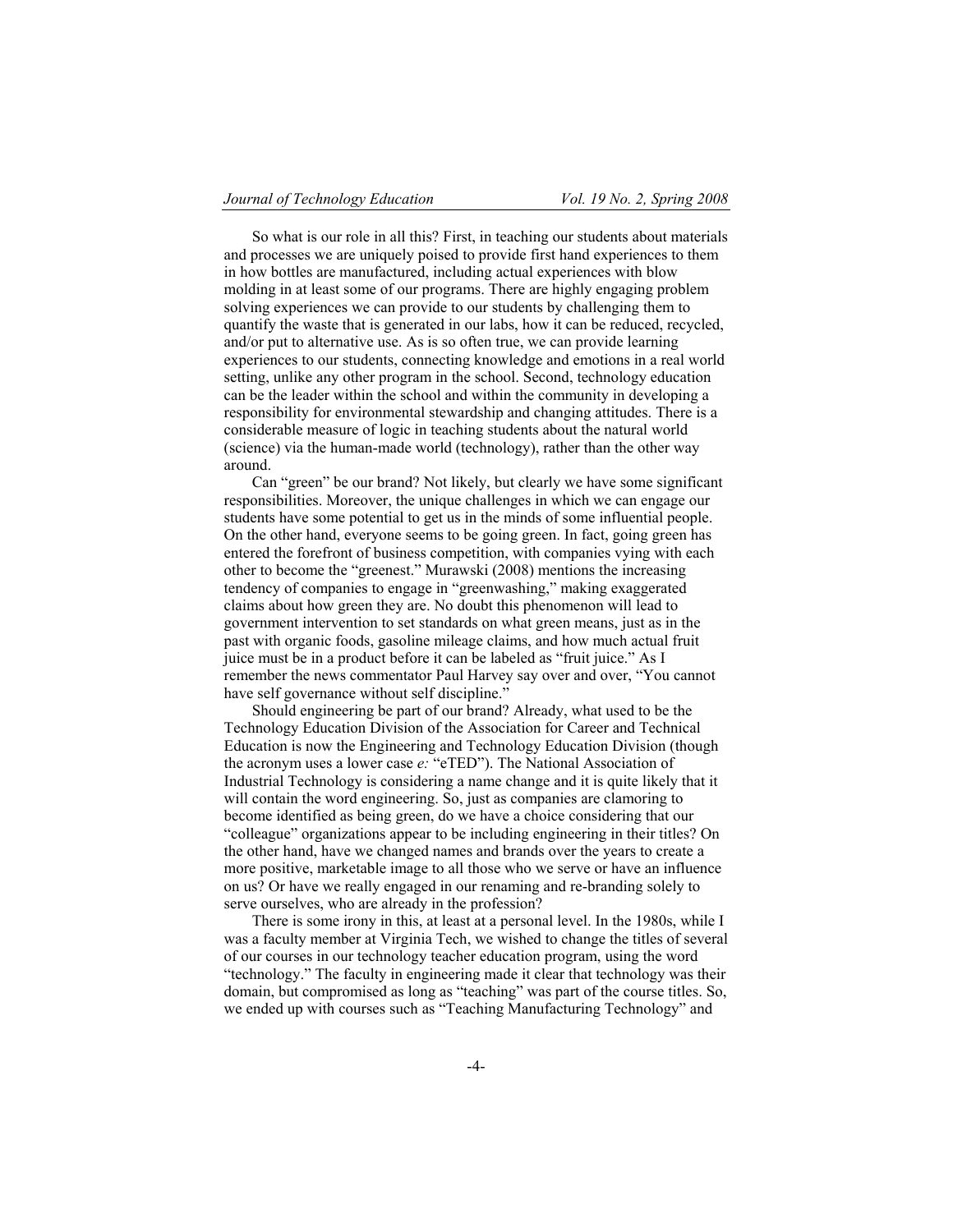"Teaching Construction Technology." We would not even have thought about including "engineering" in any of our course titles or descriptions, certainly not in the name of our program.

In the hallways of the building in which our program is housed at Millersville University, there are display panels that contain the business cards of a number of our graduates who entered industry. Many of the titles on the cards include the word engineering, such as Product Design Engineer, Safety Engineer, and Manufacturing Engineer. Yet none of these graduates actually has a degree in engineering, but rather a degree in industrial technology. Though they may not be recognized as engineers in academia, they are certainly recognized as engineers in the real world since the companies that employ these individuals are the source of their titles. Is the word engineering losing its meaning since it is being used in such pervasive ways, similar to what happened to the word technology in the years since we changed our name in 1984? Will the word engineering soon be so commonplace that it has no significance? When I notice other organizations and entities that have no connection to us using the phrase technology education, I have to admit that it still causes my ire to climb. If we want to collaborate with engineering, do we need to obtain their blessing to use their name?

We do need to brand the horse we are riding. Recently I served on a proposal review panel for the National Science Foundation. All the proposals our panel reviewed were connected directly to technology education, yet few made reference to our field, our Standards, or our professional organization. Similarly, a colleague in our profession remarked to me about how few of the attendees at the recent American Society for Engineering Education knew about our field, adding that the organization appears to be "reinventing the wheel" that we have already made. Equally frustrating is how often a positive news article appears highlighting the wonderful things that one of our teachers is doing with students without making any connection whatsoever to technology education. Making this connection ought to be one element of a code of ethics for our profession.

When I think of the horse that we will ride into the future, I have to think (with tongue in cheek) of agriculture. While I was a faculty member at Montana State University some 30 years ago, I became increasingly impressed with agriculture education programs. At the time, there were 80 agriculture teachers in the State and 79 of them showed up for the annual summer conference in 1979. The no-show was very ill at the time. Agriculture educators have been able to connect their discipline tightly with their professional association and with their student organization. The Future Farmers of America (FFA) is their brand and is known and respected by all, from legislators to ordinary citizens. They were able to accomplish this with little effort in Montana since all of the teachers belonged to their professional association and were active in it. They had an effective "phone tree" to connect their profession to the state and federal government and collectively knew many government officials on a first name basis.